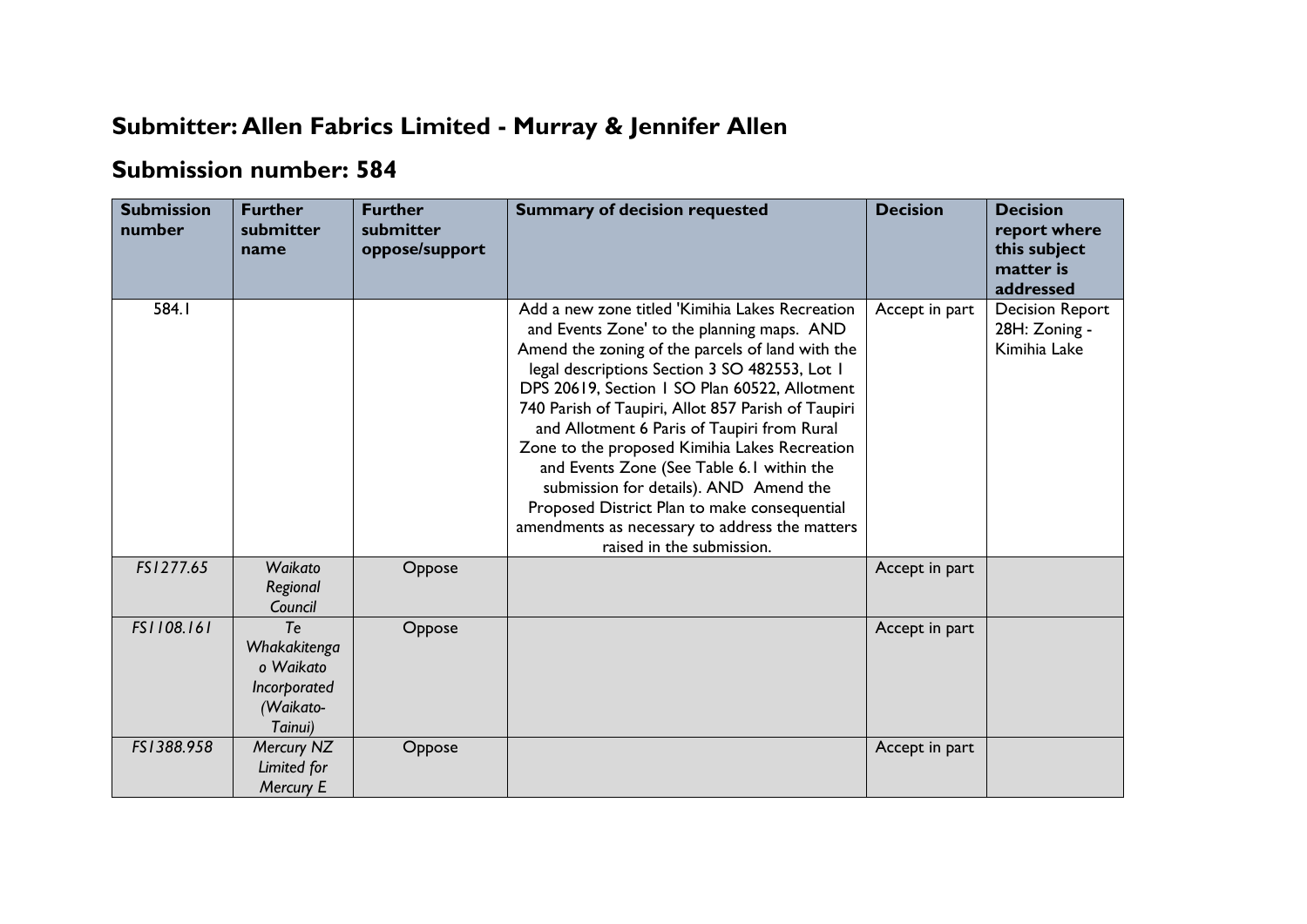| <b>Submission</b><br>number | <b>Further</b><br>submitter<br>name    | <b>Further</b><br>submitter<br>oppose/support | <b>Summary of decision requested</b>                                                                                                                                                                                                                                                                                                                                                                                                                                                                       | <b>Decision</b> | <b>Decision</b><br>report where<br>this subject<br>matter is<br>addressed |
|-----------------------------|----------------------------------------|-----------------------------------------------|------------------------------------------------------------------------------------------------------------------------------------------------------------------------------------------------------------------------------------------------------------------------------------------------------------------------------------------------------------------------------------------------------------------------------------------------------------------------------------------------------------|-----------------|---------------------------------------------------------------------------|
| 584.2                       |                                        |                                               | Add a new section 9.5 Kimihia Lakes Recreation<br>and Events Zone within Chapter 9 Specific<br>Zones containing objectives and policies<br>specifically catering for the Kimihia Lakes<br>Recreation and Events Zone as set out in<br>section 4.2.2 of the submission. AND Amend the<br>Proposed District Plan for any further or other<br>consequential relief required to give effect to the<br>relief sought in this submission                                                                         | Accept in part  | <b>Decision Report</b><br>28H: Zoning -<br>Kimihia Lake                   |
| FS1277.66                   | Waikato<br>Regional<br>Council         | Oppose                                        |                                                                                                                                                                                                                                                                                                                                                                                                                                                                                                            | Accept in part  |                                                                           |
| 584.3                       |                                        |                                               | Add a new definition for "Ancillary Buildings<br>(Kimihia Lakes Recreation and Events Park)"to<br>Chapter 13 Definitions as follows: Means a<br>supporting building that is subordinate and<br>incidental to a permitted activity undertaken in<br>the Park, including storage units, administration<br>and ablution facilities and clubrooms. AND<br>Amend the Proposed District Plan for any<br>further or other consequential relief required to<br>give effect to the relief sought in this submission | Reject          | <b>Decision Report</b><br>28H: Zoning -<br>Kimihia Lake                   |
| FS1388.959                  | Mercury NZ<br>Limited for<br>Mercury E | Oppose                                        |                                                                                                                                                                                                                                                                                                                                                                                                                                                                                                            | Accept          |                                                                           |
| 584.4                       |                                        |                                               | Add a new definition for "Commercial Node<br>Areas" to Chapter 13 Definitions as follows:<br>Means those specified areas identified on Zone<br>Maps in the Kimihia Lakes Recreation and Events<br>Zone as 'Commercial Node Areas' AND Amend                                                                                                                                                                                                                                                                | Reject          | <b>Decision Report</b><br>28H: Zoning -<br>Kimihia Lake                   |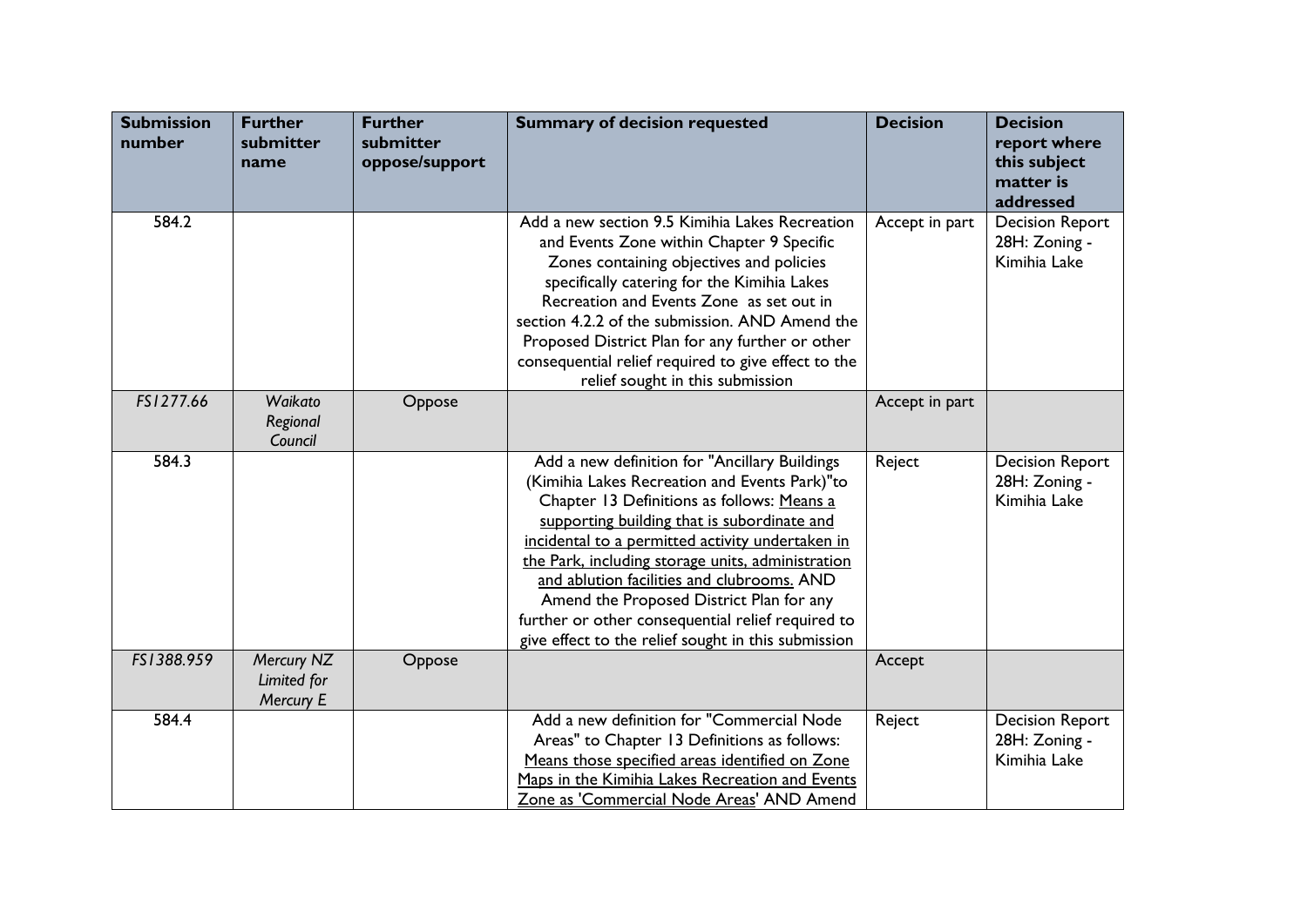| <b>Submission</b><br>number | <b>Further</b><br>submitter<br>name    | <b>Further</b><br>submitter<br>oppose/support | <b>Summary of decision requested</b>                                                                                                                                                                                                                                                                                                                                                                                                                                                                                                                                                | <b>Decision</b> | <b>Decision</b><br>report where<br>this subject<br>matter is<br>addressed |
|-----------------------------|----------------------------------------|-----------------------------------------------|-------------------------------------------------------------------------------------------------------------------------------------------------------------------------------------------------------------------------------------------------------------------------------------------------------------------------------------------------------------------------------------------------------------------------------------------------------------------------------------------------------------------------------------------------------------------------------------|-----------------|---------------------------------------------------------------------------|
|                             |                                        |                                               | the Proposed District Plan for any further or<br>other consequential relief required to give effect<br>to the relief sought in this submission                                                                                                                                                                                                                                                                                                                                                                                                                                      |                 |                                                                           |
| FS1388.960                  | Mercury NZ<br>Limited for<br>Mercury E | Oppose                                        |                                                                                                                                                                                                                                                                                                                                                                                                                                                                                                                                                                                     | Accept          |                                                                           |
| 584.5                       |                                        |                                               | Add a definition for "Community Activities and<br>Facilities (Kimihia Lakes Recreation and Event<br>Park)" to Chapter 13 as follows: Means in the<br>Kimihia Lakes Recreation and Events Zone, land<br>or building used for community activities.<br>generally established on a not-for-profit basis,<br>and includes buildings for educational purposes,<br>community functions and public toilets or public<br>rooms. AND Amend the Proposed District Plan<br>for any further or other consequential relief<br>required to give effect to the relief sought in this<br>submission | Reject          | <b>Decision Report</b><br>28H: Zoning -<br>Kimihia Lake                   |
| FS1388.961                  | Mercury NZ<br>Limited for<br>Mercury E | Oppose                                        |                                                                                                                                                                                                                                                                                                                                                                                                                                                                                                                                                                                     | Accept          |                                                                           |
| 584.6                       |                                        |                                               | Add a definition for "Operational Facilities" to<br>Chapter 13 Definitions as follows: Means the<br>construction and use of facilities and/or<br>infrastructure to assist in the day to day<br>operation of the Kimihia Lakes Recreation and<br>Events Parks, including but not limited to car<br>parking, internal access; ticketing offices, storage<br>and maintenance sheds, and helipads. AND<br>Amend the Proposed District Plan for any                                                                                                                                      | Reject          | <b>Decision Report</b><br>28H: Zoning -<br>Kimihia Lake                   |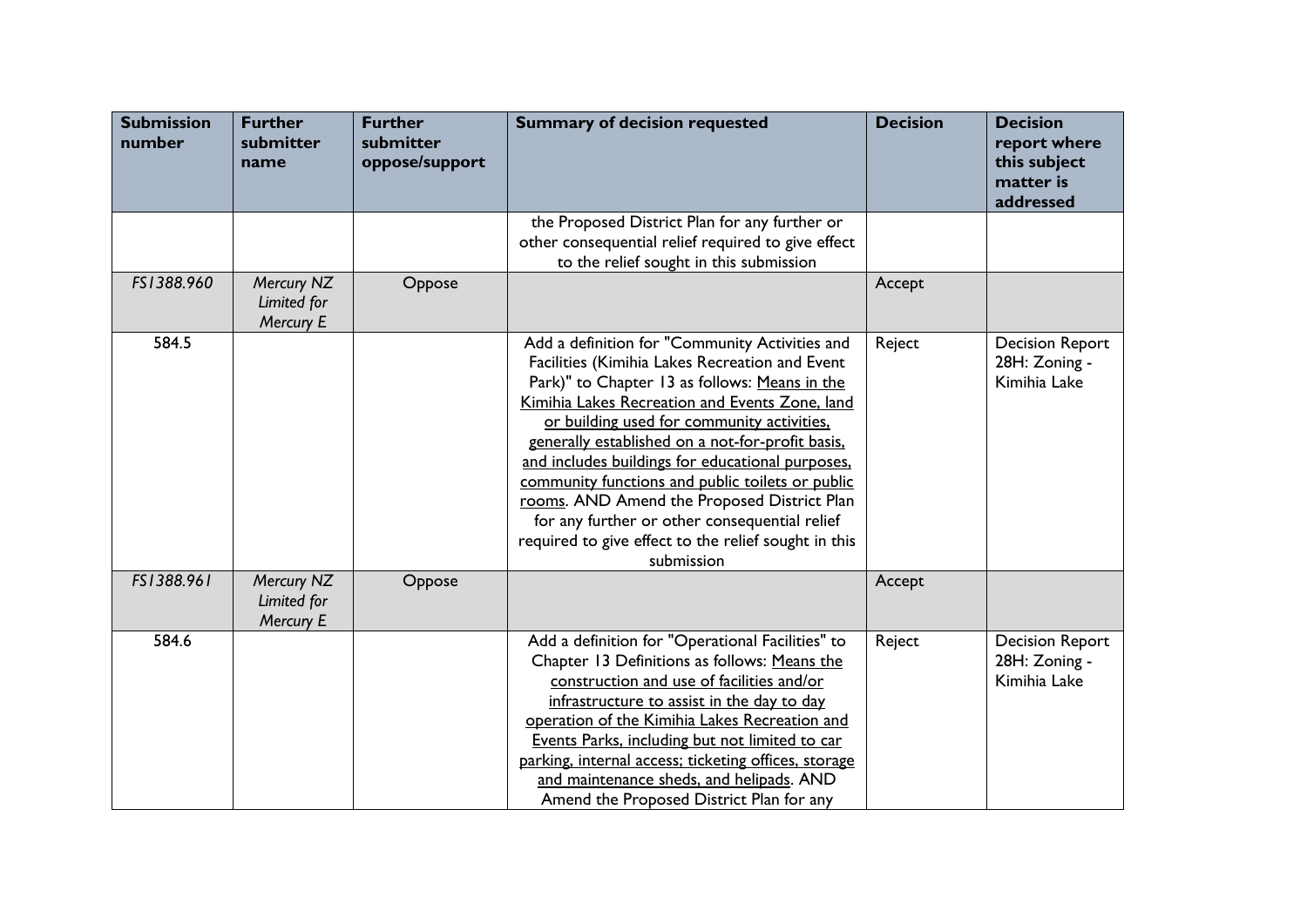| <b>Submission</b><br>number | <b>Further</b><br>submitter<br>name    | <b>Further</b><br>submitter<br>oppose/support | <b>Summary of decision requested</b>                                                                                                                                                                                                                                                                                                                                                                                                                  | <b>Decision</b> | <b>Decision</b><br>report where<br>this subject<br>matter is<br>addressed |
|-----------------------------|----------------------------------------|-----------------------------------------------|-------------------------------------------------------------------------------------------------------------------------------------------------------------------------------------------------------------------------------------------------------------------------------------------------------------------------------------------------------------------------------------------------------------------------------------------------------|-----------------|---------------------------------------------------------------------------|
|                             |                                        |                                               | further or other consequential relief required to<br>give effect to the relief sought in this submission                                                                                                                                                                                                                                                                                                                                              |                 |                                                                           |
| FS1388.962                  | Mercury NZ<br>Limited for<br>Mercury E | Oppose                                        |                                                                                                                                                                                                                                                                                                                                                                                                                                                       | Accept          |                                                                           |
| 584.7                       |                                        |                                               | Add a new definition for "Outdoor Education" to<br>Chapter 13 Definitions as follows: Means in the<br>Kimihia Lakes Recreation and Events Zone, land<br>or buildings used for the formal or informal<br>education or training and includes (but is not<br>limited to) confidence courses. AND Amend the<br>Proposed District Plan for any further or other<br>consequential relief required to give effect to the<br>relief sought in this submission | Reject          | <b>Decision Report</b><br>28H: Zoning -<br>Kimihia Lake                   |
| FS1388.963                  | Mercury NZ<br>Limited for<br>Mercury E | Oppose                                        |                                                                                                                                                                                                                                                                                                                                                                                                                                                       | Accept          |                                                                           |
| 584.8                       |                                        |                                               | Add a new definition for "Outdoor Pursuits" to<br>Chapter 13 as follows: Means moving across land<br>by non-powered means for example biking,<br>orienteering, tramping, and horse trekking. AND<br>Amend the Proposed District Plan for any<br>further or other consequential relief required to<br>give effect to the relief sought in this submission                                                                                              | Reject          | <b>Decision Report</b><br>30: Definitions                                 |
| FS1388.964                  | Mercury NZ<br>Limited for<br>Mercury E | Oppose                                        |                                                                                                                                                                                                                                                                                                                                                                                                                                                       | Accept          |                                                                           |
| 584.9                       |                                        |                                               | Add a definition for "Recreation Activity and<br>Facilities" to Chapter 13 Definitions as follows:<br>Means any non-motorised indoor or outdoor                                                                                                                                                                                                                                                                                                       | Reject          | <b>Decision Report</b><br>28H: Zoning -<br>Kimihia Lake                   |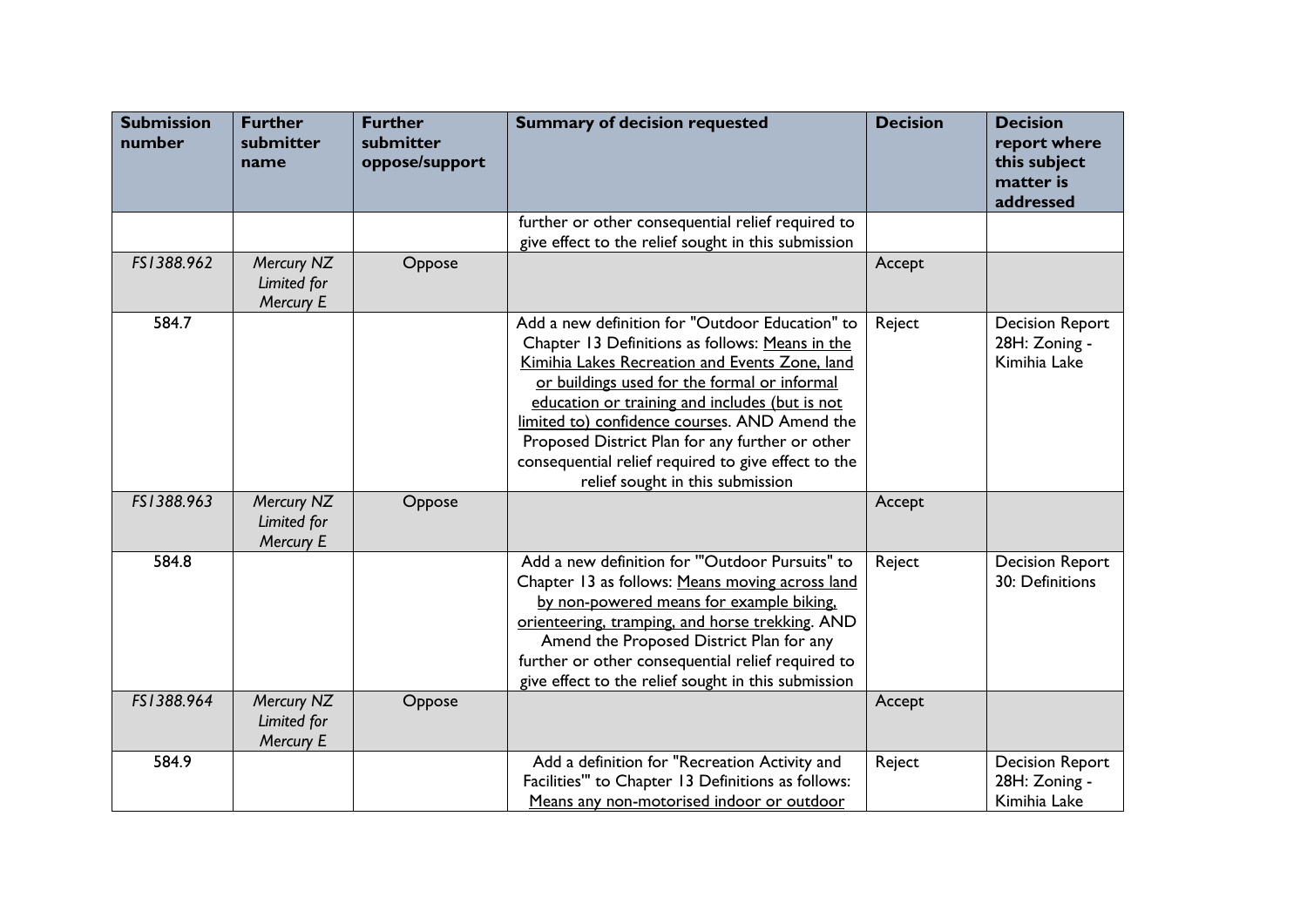| <b>Submission</b><br>number | <b>Further</b><br>submitter<br>name    | <b>Further</b><br>submitter<br>oppose/support | <b>Summary of decision requested</b>                                                                                                                                                                                                                                                                                                                                                                                                                                                                                                                                                                                                                                                                                                                                                                                                                                                            | <b>Decision</b> | <b>Decision</b><br>report where<br>this subject<br>matter is<br>addressed |
|-----------------------------|----------------------------------------|-----------------------------------------------|-------------------------------------------------------------------------------------------------------------------------------------------------------------------------------------------------------------------------------------------------------------------------------------------------------------------------------------------------------------------------------------------------------------------------------------------------------------------------------------------------------------------------------------------------------------------------------------------------------------------------------------------------------------------------------------------------------------------------------------------------------------------------------------------------------------------------------------------------------------------------------------------------|-----------------|---------------------------------------------------------------------------|
|                             |                                        |                                               | passive or active leisure, sports, entertainment,<br>games or recreational pursuits and buildings in<br>the Kimihia Lakes Recreation and Events Park<br>Zone for participants and/or spectators, whether<br>or not they are undertaken for profit or reward<br>or for which no charge is made, and shall include<br>such activities on or in water or land, or in the<br>air and includes but is not limited to:<br>Recreational events and activities  Walking,<br>running and cycling tracks Training or<br>Club Days and practice activities<br>education<br>Organised Events and festivals  Concerts<br>Multi sport and off road running events<br>Outdoor skate parks and playgrounds<br>Informal Recreation Tourism related activities<br><b>Outdoor Pursuits AND Amend the Proposed</b><br>District Plan for any further or other<br>consequential relief required to give effect to the |                 |                                                                           |
| FS1388.965                  | Mercury NZ<br>Limited for<br>Mercury E | Oppose                                        | relief sought in this submission                                                                                                                                                                                                                                                                                                                                                                                                                                                                                                                                                                                                                                                                                                                                                                                                                                                                | Accept          |                                                                           |
| 584.10                      |                                        |                                               | No specific decision sought, but the submission<br>notes that the of the Regional Infrastructural<br>Specifications (RITS) and the Waikato Regional<br>Council Regional Plan will be the relevant<br>documents for some developments in the park<br>AND Amend the Proposed District Plan for any<br>further or other consequential relief required to<br>give effect to the relief sought in this submission                                                                                                                                                                                                                                                                                                                                                                                                                                                                                    | Accept in part  | <b>Decision Report</b><br>13:<br>Infrastructure                           |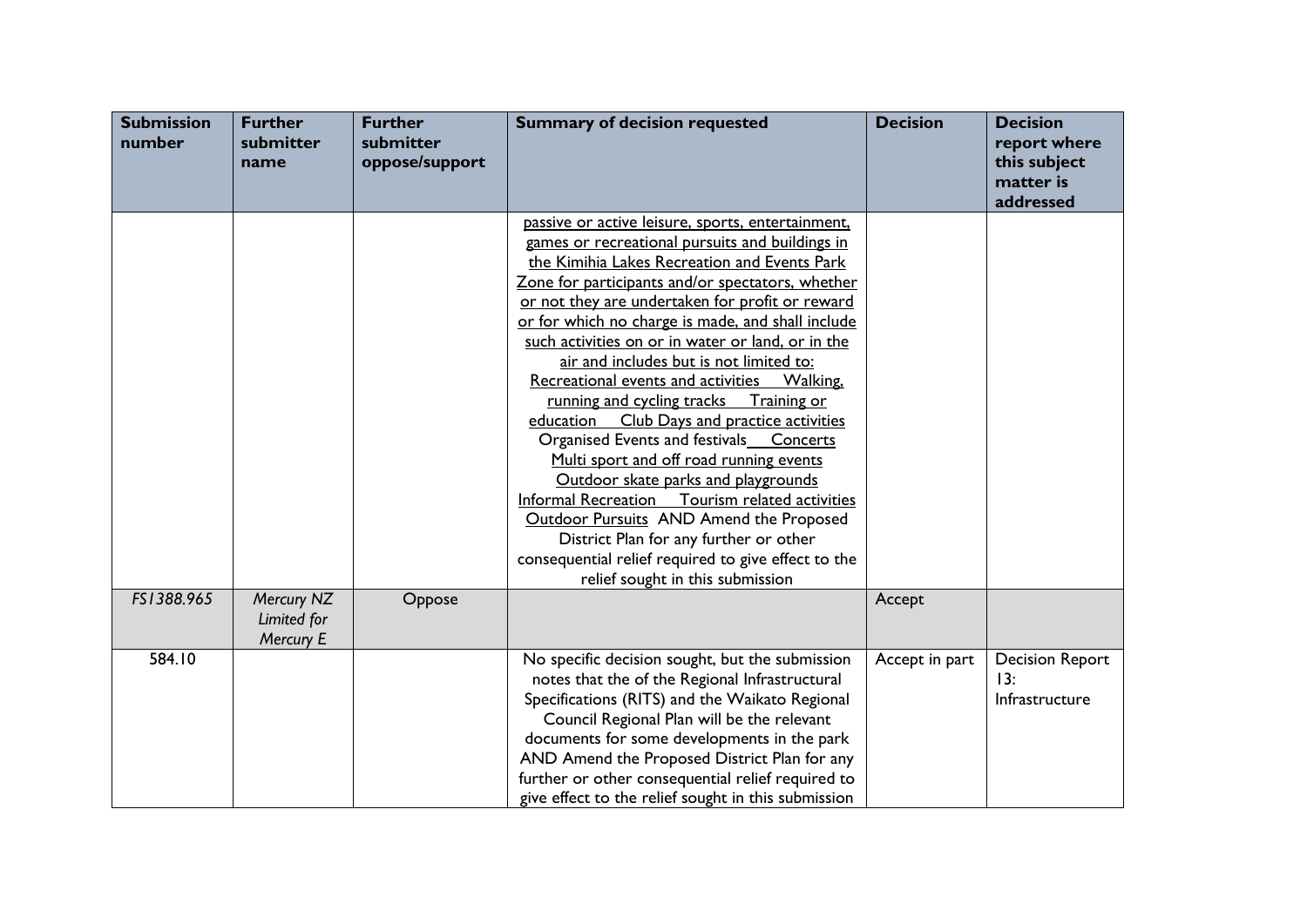| <b>Submission</b><br>number | <b>Further</b><br>submitter<br>name                                     | <b>Further</b><br>submitter<br>oppose/support | <b>Summary of decision requested</b>                                                                                                                                                                                                                                                                                                                                                                                                                                                        | <b>Decision</b> | <b>Decision</b><br>report where<br>this subject<br>matter is<br>addressed |
|-----------------------------|-------------------------------------------------------------------------|-----------------------------------------------|---------------------------------------------------------------------------------------------------------------------------------------------------------------------------------------------------------------------------------------------------------------------------------------------------------------------------------------------------------------------------------------------------------------------------------------------------------------------------------------------|-----------------|---------------------------------------------------------------------------|
| 584.11                      |                                                                         |                                               | Amend the zoning of the parcels of land with the<br>legal descriptions Allotment 746 Parish of<br>Taupiri, Lot 20 DP 347582, Lot 21 DP 347582,<br>Allotment 777 Parish of Taupiri and Lot 23A<br>Section 463 Parish of Taupiri from Rural Zone to<br>Residential Zone (See Table 6.1 of the<br>submission for further details). AND Amend the<br>Proposed District Plan for any further or other<br>consequential relief required to give effect to the<br>relief sought in this submission | Accept          | <b>Decision Report</b><br>28H: Zoning -<br>Kimihia Lakes                  |
| FS1277.67                   | Waikato<br>Regional<br>Council                                          | Oppose                                        |                                                                                                                                                                                                                                                                                                                                                                                                                                                                                             | Reject          |                                                                           |
| FS1108.162                  | Te<br>Whakakitenga<br>o Waikato<br>Incorporated<br>(Waikato-<br>Tainui) | Support                                       |                                                                                                                                                                                                                                                                                                                                                                                                                                                                                             | Accept          |                                                                           |
| FS1388.966                  | Mercury NZ<br>Limited for<br>Mercury E                                  | Oppose                                        |                                                                                                                                                                                                                                                                                                                                                                                                                                                                                             | Reject          |                                                                           |
| 584.12                      |                                                                         |                                               | Retain the Residential Zone on the parcels of<br>land with the legal descriptions Lot 18 DP<br>347582, Lot 19 DP 347582, Sec 3 SO Plan<br>400374, Allot 515 Parish of Taupiri and Allot 789<br>Parish of Taupiri (see Table 6.1 of the submission<br>for further details).                                                                                                                                                                                                                  | Accept          | <b>Decision Report</b><br>28H: Zoning -<br>Kimihia Lakes                  |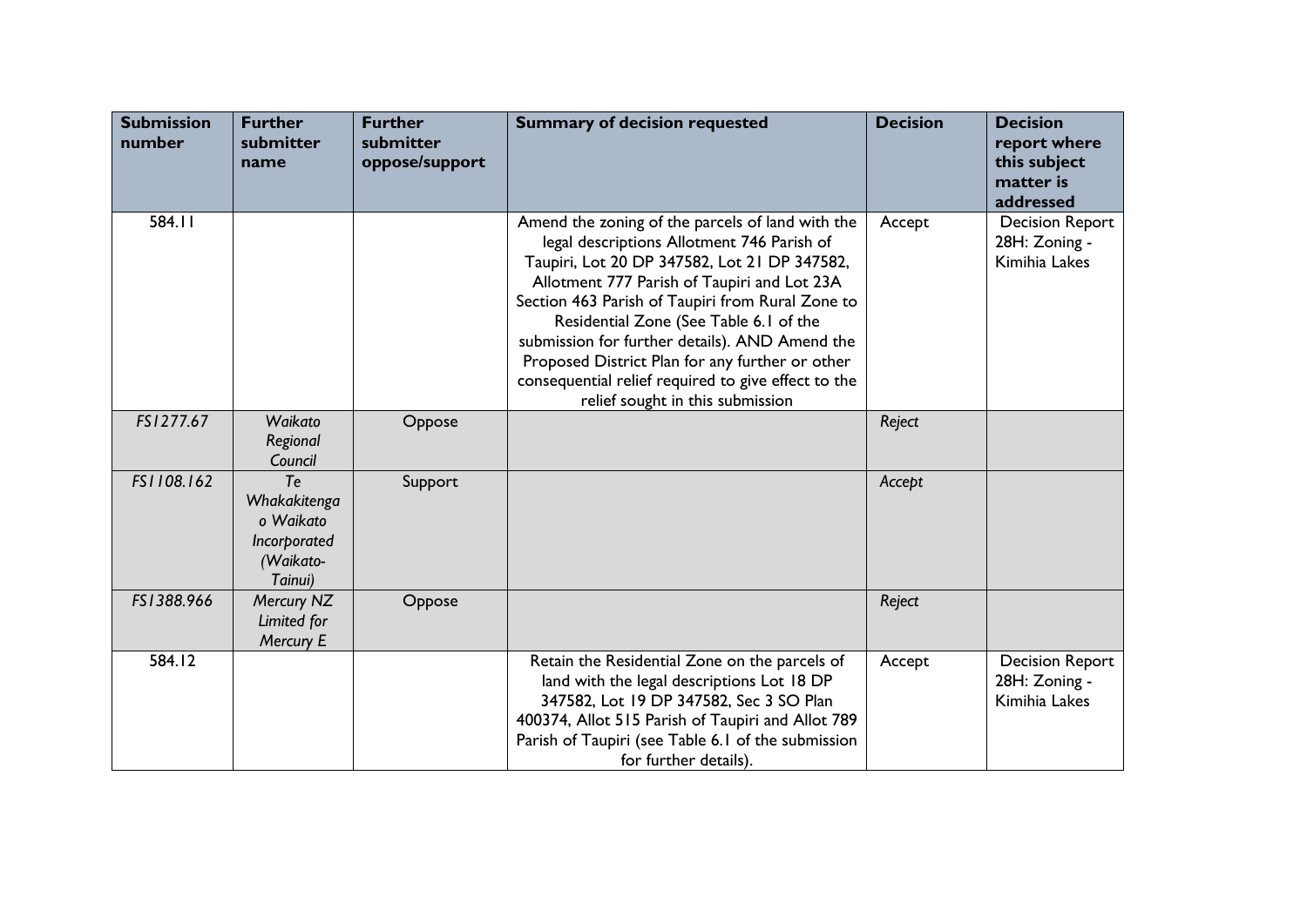| <b>Submission</b><br>number | <b>Further</b><br>submitter<br>name    | <b>Further</b><br>submitter<br>oppose/support | <b>Summary of decision requested</b>                                                                                                                                                                                                                                                                                                                                                                                                                                                                                                                                                                                                                              | <b>Decision</b> | <b>Decision</b><br>report where<br>this subject<br>matter is<br>addressed |
|-----------------------------|----------------------------------------|-----------------------------------------------|-------------------------------------------------------------------------------------------------------------------------------------------------------------------------------------------------------------------------------------------------------------------------------------------------------------------------------------------------------------------------------------------------------------------------------------------------------------------------------------------------------------------------------------------------------------------------------------------------------------------------------------------------------------------|-----------------|---------------------------------------------------------------------------|
| FS1388.967                  | Mercury NZ<br>Limited for<br>Mercury E | Oppose                                        |                                                                                                                                                                                                                                                                                                                                                                                                                                                                                                                                                                                                                                                                   | Reject          |                                                                           |
| 584.13                      |                                        |                                               | Add a new Chapter 29 to Kimihia Lakes<br>Recreation and Events Zone that contains rules<br>for the Kimihia Lakes Recreation and Events<br>Zone as outlined within section 4.2.4 of the<br>submission. AND Amend the Proposed District<br>Plan for any further or other consequential relief<br>required to give effect to the relief sought in this<br>submission                                                                                                                                                                                                                                                                                                 | Accept in part  | <b>Decision Report</b><br>28H: Zoning -<br>Kimihia Lake                   |
| FS1277.68                   | Waikato<br>Regional<br>Council         | Oppose                                        |                                                                                                                                                                                                                                                                                                                                                                                                                                                                                                                                                                                                                                                                   | Accept in part  |                                                                           |
| FS1388.968                  | Mercury NZ<br>Limited for<br>Mercury E | Oppose                                        |                                                                                                                                                                                                                                                                                                                                                                                                                                                                                                                                                                                                                                                                   | Accept in part  |                                                                           |
| 584.14                      |                                        |                                               | Amend Rule 14.12.1 Activity specific conditions<br>$14.12.1.1(1)(e)$ relating to P1 vehicle access for<br>all activities as follows: (1) All activities must<br>comply with the following vehicle access<br>conditions:  (e) On a site with legal access to<br>two roads, the activity only accesses the road<br>with the lower classification in the road<br>hierarchy in Tables 14.12.5.5 and 14.2.5.6 (where<br>the roads have the same classification, access is<br>only to the road with the lower average daily<br>traffic movements) except in the Kimihia Lakes<br>Recreation and Events Zone where this rules<br>does not apply;  AND Amend the Proposed | Reject          | <b>Decision Report</b><br>28H: Zoning -<br>Kimihia Lake                   |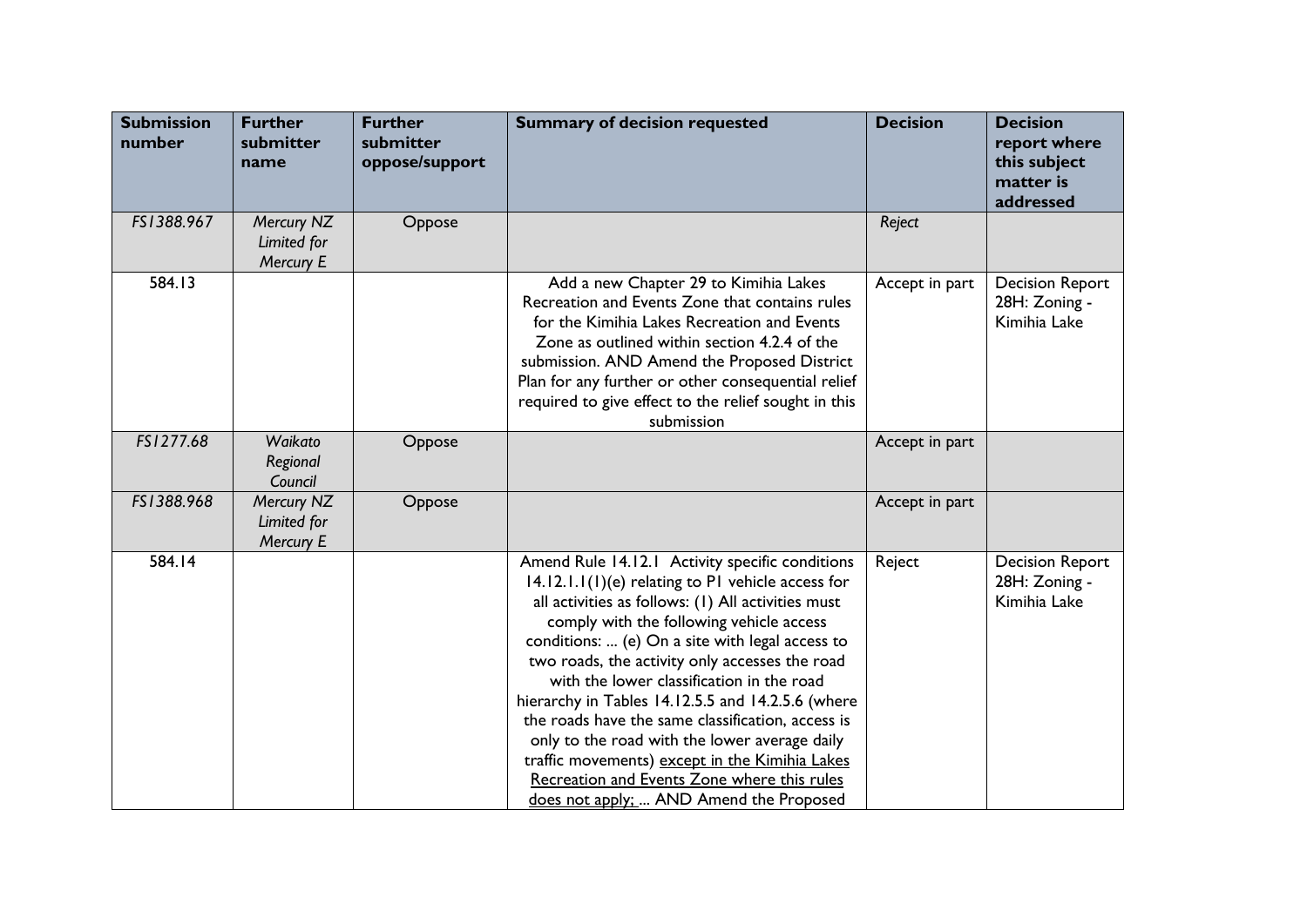| <b>Submission</b><br>number | <b>Further</b><br>submitter<br>name | <b>Further</b><br>submitter<br>oppose/support | <b>Summary of decision requested</b>                                                                                                                                                                                                                                                                                                                                                                                                                                                                                                                                                                                                                                                                                       | <b>Decision</b> | <b>Decision</b><br>report where<br>this subject<br>matter is<br>addressed |
|-----------------------------|-------------------------------------|-----------------------------------------------|----------------------------------------------------------------------------------------------------------------------------------------------------------------------------------------------------------------------------------------------------------------------------------------------------------------------------------------------------------------------------------------------------------------------------------------------------------------------------------------------------------------------------------------------------------------------------------------------------------------------------------------------------------------------------------------------------------------------------|-----------------|---------------------------------------------------------------------------|
|                             |                                     |                                               | District Plan for any further or other                                                                                                                                                                                                                                                                                                                                                                                                                                                                                                                                                                                                                                                                                     |                 |                                                                           |
|                             |                                     |                                               | consequential relief required to give effect to the<br>relief sought in this submission                                                                                                                                                                                                                                                                                                                                                                                                                                                                                                                                                                                                                                    |                 |                                                                           |
| 584.15                      |                                     |                                               | Add a new clause (2) to Activity-specific<br>conditions 14.12.1.2 relating to P2 on site<br>parking and loading as follows: (1) All activities<br>must comply with the following (2) In the<br>Kimihia Lakes Recreation and Events Zone the<br>above standards do not apply providing that: (a)<br>A minimum of 1500 on-site parking spaces shall<br>be provided except where activities are<br>undertaken within the carpark area or where<br>activity demand exceeds 1500 car parks, then the<br>temporary alternative on-site parking shall be<br>provided. AND Amend the Proposed District<br>Plan for any further or other consequential relief<br>required to give effect to the relief sought in this<br>submission | Reject          | <b>Decision Report</b><br>28H: Zoning -<br>Kimihia Lake                   |
| 584.16                      |                                     |                                               | Add clause (j) to Activity-specific condition<br>14.12.1.4(1) relating to P4 traffic generation as<br>follows: (1) Any activity must comply with the<br>following traffic generation conditions:  (i)<br>Within the Kimihia Lakes Recreation and Events<br>Zone, there shall be no maximum traffic<br>generation provided that: a) A certified Traffic<br>Management Plan (which shall include, but is not<br>limited to, the provisions of a wide area<br>assessment) shall be in place and implemented<br>for all activities. The Traffic Management Plan<br>shall: i) Provide for the supervision and control                                                                                                           | Reject          | <b>Decision Report</b><br>28H: Zoning -<br>Kimihia Lake                   |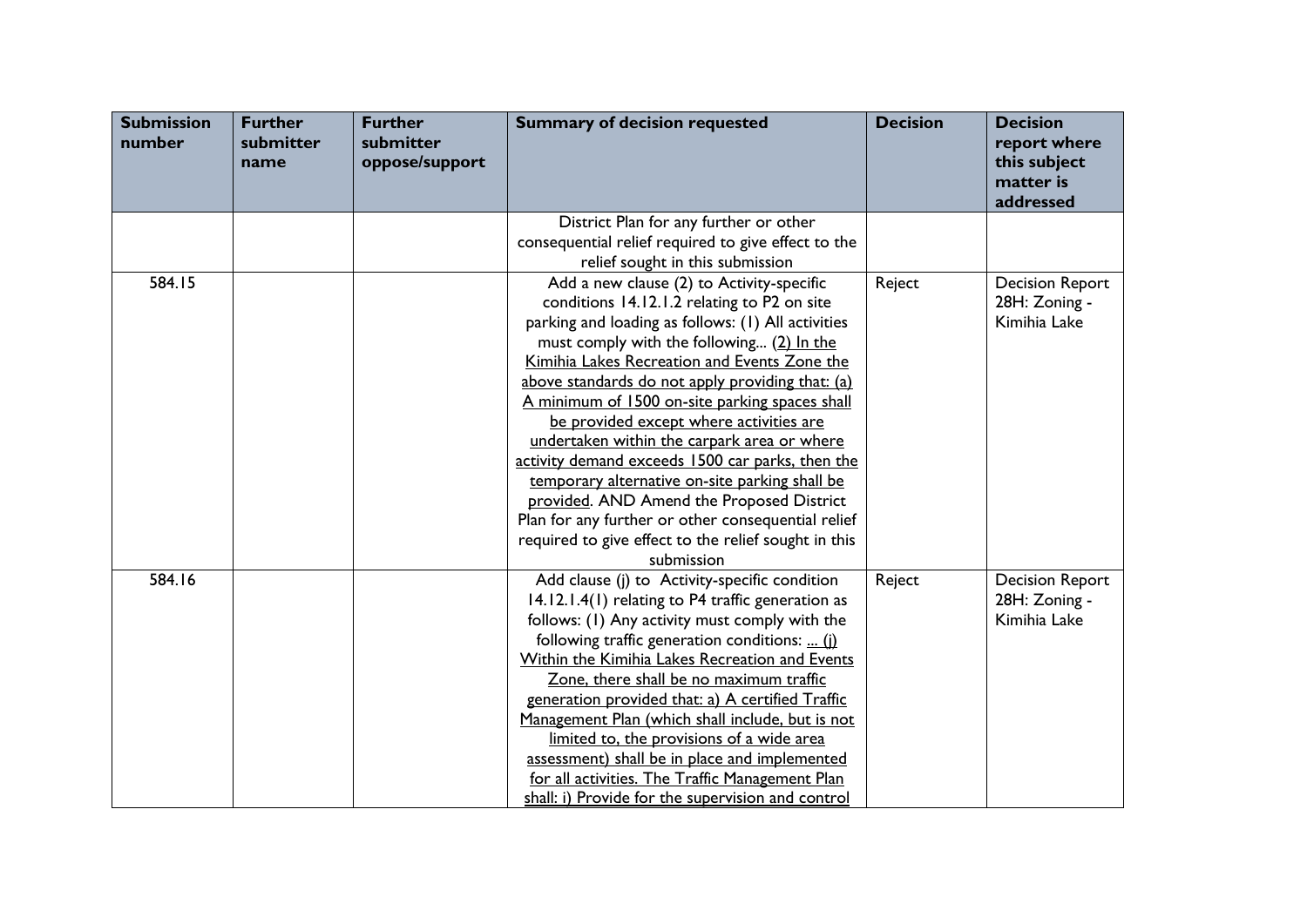| <b>Submission</b><br>number | <b>Further</b><br>submitter<br>name | <b>Further</b><br>submitter<br>oppose/support | <b>Summary of decision requested</b>                 | <b>Decision</b> | <b>Decision</b><br>report where<br>this subject<br>matter is |
|-----------------------------|-------------------------------------|-----------------------------------------------|------------------------------------------------------|-----------------|--------------------------------------------------------------|
|                             |                                     |                                               |                                                      |                 | addressed                                                    |
|                             |                                     |                                               | of patrons entering and exiting the Kimihia Lakes    |                 |                                                              |
|                             |                                     |                                               | Recreation and Events Park, and the                  |                 |                                                              |
|                             |                                     |                                               | transportation of patrons to and from the Park;      |                 |                                                              |
|                             |                                     |                                               | ii) Limit the speed of traffic within the Kimihia    |                 |                                                              |
|                             |                                     |                                               | Lakes Recreation and Events Park to 30km/h iv)       |                 |                                                              |
|                             |                                     |                                               | Provide for monitoring and reporting on the          |                 |                                                              |
|                             |                                     |                                               | number of vehicle movements for all activities       |                 |                                                              |
|                             |                                     |                                               | and events; v) Include protocols for undertaking     |                 |                                                              |
|                             |                                     |                                               | reviews of the Traffic Management Plan by an         |                 |                                                              |
|                             |                                     |                                               | <b>Implementation Monitoring Committee</b>           |                 |                                                              |
|                             |                                     |                                               | consisting of the New Zealand Police, the            |                 |                                                              |
|                             |                                     |                                               | Council and the Kimihia Lakes Recreation and         |                 |                                                              |
|                             |                                     |                                               | Events Park operator vi) Be reviewed, certified      |                 |                                                              |
|                             |                                     |                                               | and endorsed by Council, by (date) of each year.     |                 |                                                              |
|                             |                                     |                                               | b) For any activity or event, or combination of      |                 |                                                              |
|                             |                                     |                                               | activities and events where there is likely to be in |                 |                                                              |
|                             |                                     |                                               | excess of 5,000 people, the operator of the park     |                 |                                                              |
|                             |                                     |                                               | shall advise the Council a minimum of 10             |                 |                                                              |
|                             |                                     |                                               | working days before the activity and event           |                 |                                                              |
|                             |                                     |                                               | occurs of the details of the activity and event and  |                 |                                                              |
|                             |                                     |                                               | the relevant provisions of the Traffic               |                 |                                                              |
|                             |                                     |                                               | Management Plan that are to be implemented.          |                 |                                                              |
|                             |                                     |                                               | AND Amend the Proposed District Plan for any         |                 |                                                              |
|                             |                                     |                                               | further or other consequential relief required to    |                 |                                                              |
|                             |                                     |                                               | give effect to the relief sought in this submission  |                 |                                                              |
| FS1202.72                   | <b>New Zealand</b>                  | Oppose                                        |                                                      | Accept          |                                                              |
|                             | <b>Transport</b>                    |                                               |                                                      |                 |                                                              |
|                             | Agency                              |                                               |                                                      |                 |                                                              |